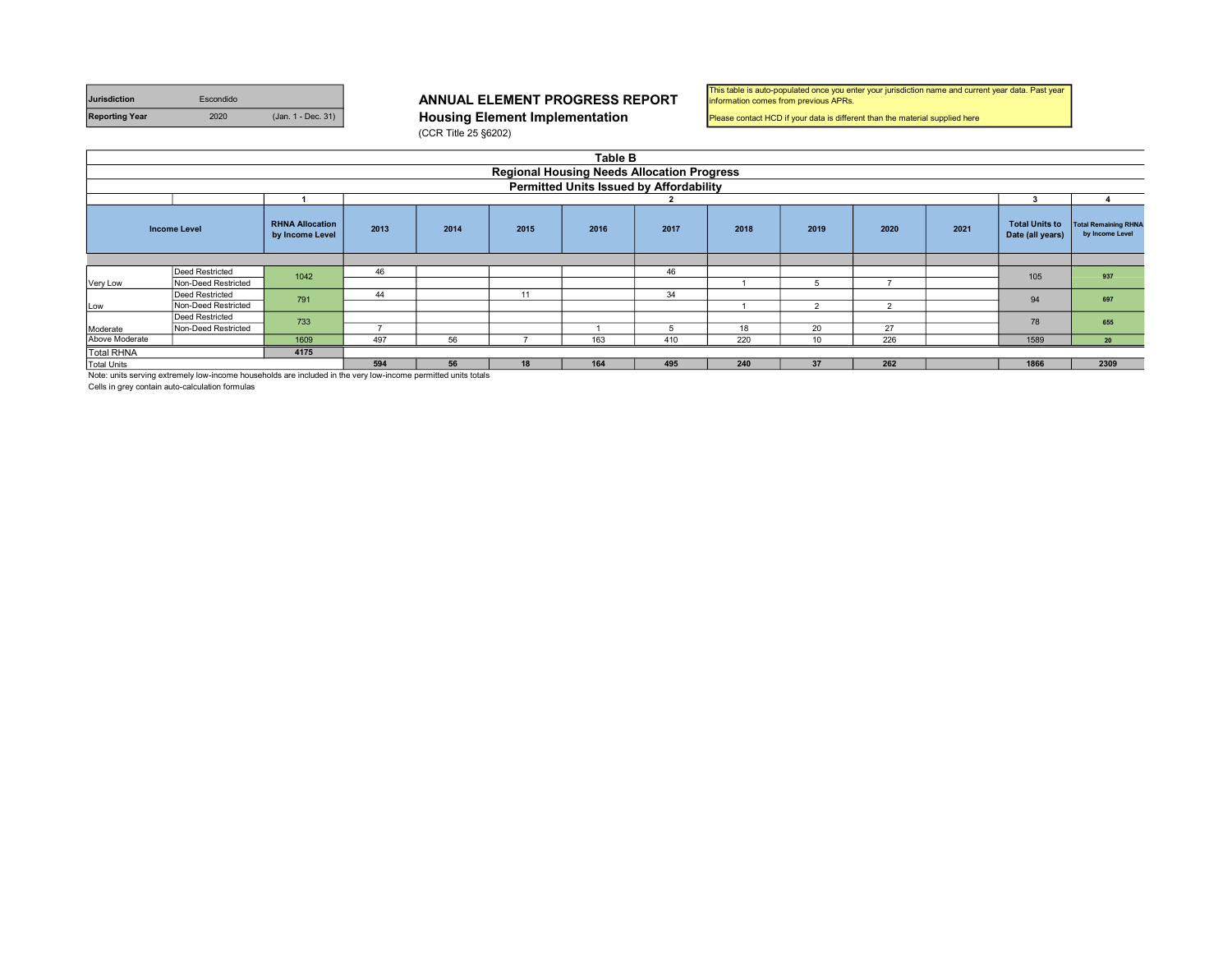## ANNUAL ELEMENT PROGRESS REPORT Housing Element Implementation

(CCR Title 25 §6202)

| <b>Jurisdiction</b>                                                                                                                                                                                                                                                                                           | Escondido                                                                                                                                                                                                                                    |                          |                                                                                                                                                                                                                                                                                                                                                                                                                                                                                                                                                                                                                                                                                                                                                                                                                                                                                                                                                                                                                                                                                                                                                         |  |  |  |  |
|---------------------------------------------------------------------------------------------------------------------------------------------------------------------------------------------------------------------------------------------------------------------------------------------------------------|----------------------------------------------------------------------------------------------------------------------------------------------------------------------------------------------------------------------------------------------|--------------------------|---------------------------------------------------------------------------------------------------------------------------------------------------------------------------------------------------------------------------------------------------------------------------------------------------------------------------------------------------------------------------------------------------------------------------------------------------------------------------------------------------------------------------------------------------------------------------------------------------------------------------------------------------------------------------------------------------------------------------------------------------------------------------------------------------------------------------------------------------------------------------------------------------------------------------------------------------------------------------------------------------------------------------------------------------------------------------------------------------------------------------------------------------------|--|--|--|--|
| <b>Reporting Year</b>                                                                                                                                                                                                                                                                                         | 2020                                                                                                                                                                                                                                         | (Jan. 1 - Dec. 31)       |                                                                                                                                                                                                                                                                                                                                                                                                                                                                                                                                                                                                                                                                                                                                                                                                                                                                                                                                                                                                                                                                                                                                                         |  |  |  |  |
|                                                                                                                                                                                                                                                                                                               |                                                                                                                                                                                                                                              | <b>Table D</b>           |                                                                                                                                                                                                                                                                                                                                                                                                                                                                                                                                                                                                                                                                                                                                                                                                                                                                                                                                                                                                                                                                                                                                                         |  |  |  |  |
|                                                                                                                                                                                                                                                                                                               |                                                                                                                                                                                                                                              |                          | Program Implementation Status pursuant to GC Section 65583                                                                                                                                                                                                                                                                                                                                                                                                                                                                                                                                                                                                                                                                                                                                                                                                                                                                                                                                                                                                                                                                                              |  |  |  |  |
|                                                                                                                                                                                                                                                                                                               | <b>Housing Programs Progress Report</b><br>Describe progress of all programs including local efforts to remove governmental constraints to the maintenance, improvement, and development of housing as identified in the housing<br>element. |                          |                                                                                                                                                                                                                                                                                                                                                                                                                                                                                                                                                                                                                                                                                                                                                                                                                                                                                                                                                                                                                                                                                                                                                         |  |  |  |  |
|                                                                                                                                                                                                                                                                                                               | $\overline{2}$                                                                                                                                                                                                                               | 3                        | 4                                                                                                                                                                                                                                                                                                                                                                                                                                                                                                                                                                                                                                                                                                                                                                                                                                                                                                                                                                                                                                                                                                                                                       |  |  |  |  |
| <b>Name of Program</b>                                                                                                                                                                                                                                                                                        | <b>Objective</b>                                                                                                                                                                                                                             | <b>Timeframe in H.E.</b> | <b>Status of Program Implementation</b>                                                                                                                                                                                                                                                                                                                                                                                                                                                                                                                                                                                                                                                                                                                                                                                                                                                                                                                                                                                                                                                                                                                 |  |  |  |  |
| 1.1 Project Development -<br>Create increased supply of<br>affordable housing units<br>lfor lower income<br>households, including<br><b>those households with</b><br>extemely low incomes.<br>Every effort will be made<br>to accomplish this<br>through redevelopment<br>land<br>acquisition/rehabilitation. | Increased supply of rental units for<br>extrememly low, very low and low-<br>income residents. 300 units.                                                                                                                                    | Ongoing                  | Within the HE period, the City contracted with Community Housing Works,<br>Interfaith Community Services and Solutions for Change to develop affordable<br>rental projects consisting of acquisition/rehabilitation of existing units (CHW and<br>Interfaith) and new construction (Solutions). The CHW project was completed in<br>April 2017 and consists of 11 HOME affordable units out of 200 total affordable<br>units in the project. Interfaith rehabilitated an existing 4-unit project in 2018.<br>Solutions competed construction of a new affordable rental project consisting of<br>33 units (32 affordable) in July 2017. In 2019 Veteran's Village of San Diego<br>opened a 54-unit (Including 48 units of new construction and 53 total affordable<br>units) development serving homeless veterans. The City provided funding to<br>assist ten of these units. Including 3 previous projects during the HE period (11<br>ownership units by SDHFH in 2015, 35 new rental units by CHW in 2013 and 44<br>rehabilitated units by UHC in 2015), a total of 147 affordable housing units have<br>been created via local funding since 2013. |  |  |  |  |
| 1.2 Lot Consolidation -<br><b>Encourage consolidation</b><br>of small lots to utilize land<br>more efficiently and<br>facilitate the development<br>of mixed use and<br>affordable multi-family<br>developments.                                                                                              | Facilitate development as envisioned in<br>the General Plan.                                                                                                                                                                                 | Ongoing                  | A ministerial process is utilitzed for basic lot consolidaton. The City continues to<br>encourage consolidation of lots to facilitate mixed-use and affordable<br>developments. Several residential and mixed use projects in the last few years<br>(at various stages of development) have utilized lot consolidation in urban areas.                                                                                                                                                                                                                                                                                                                                                                                                                                                                                                                                                                                                                                                                                                                                                                                                                  |  |  |  |  |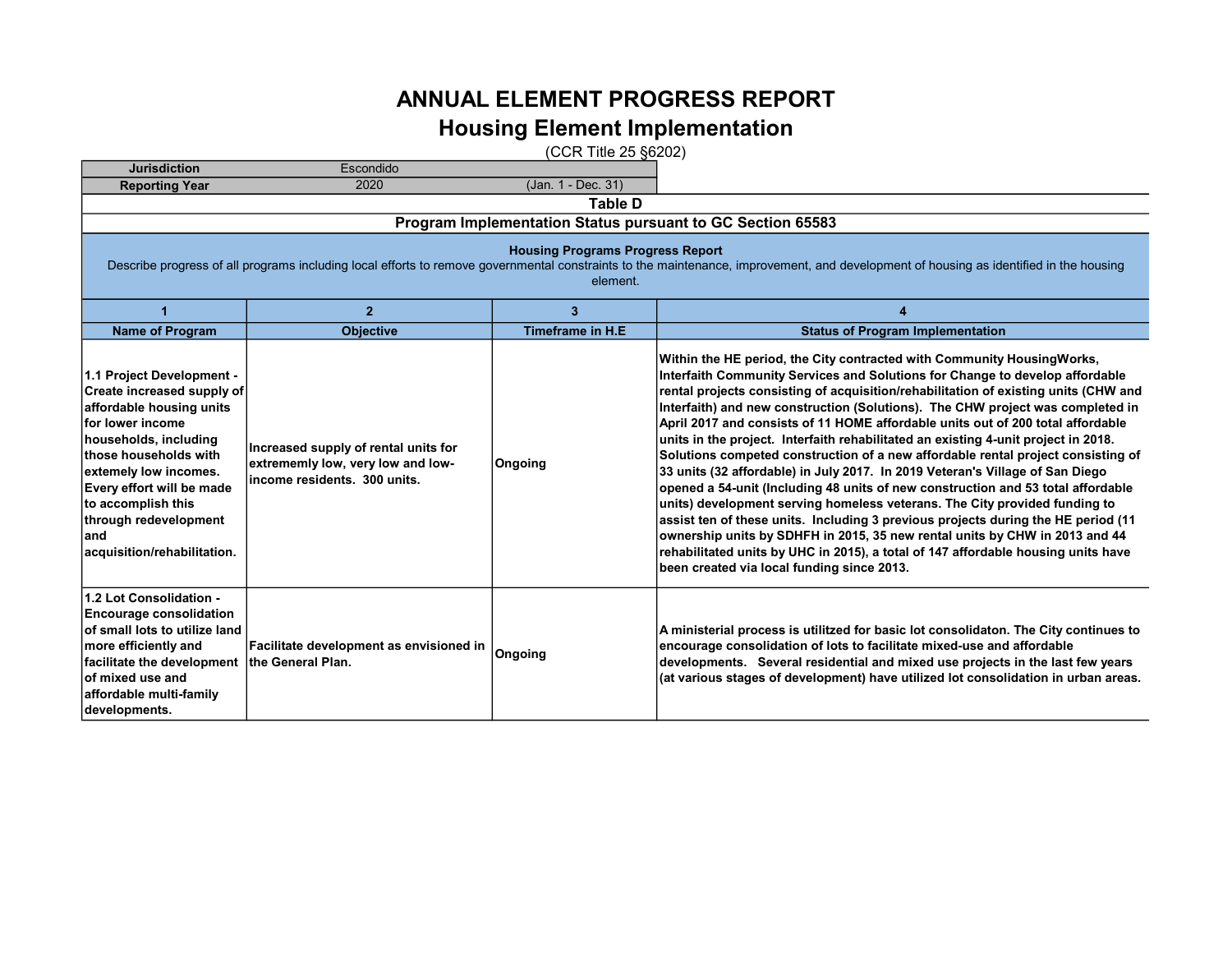| 1.3 Infill New Construction<br>- Support new<br>construction of<br>homeownership and rental<br>units and<br>redevelopment/revitatlizati<br>on on infill sites. The city<br>also encourages recycling<br>and revitalizing of sites for<br>a variety of housing types<br>and income levels. | New housing opportunities for<br>homeownership and rental for low- and<br>moderate-income households.                                                                                                                                                                                                                              | Ongoing | The majority of the affordable residential projects completed during the period<br>have been on infill sites. Veteran's Village (10 funded units out of 53 affordable)<br>was completed in 2019 on infill land on South Escondido Boulevard. Solutions<br>for Change completed construction on a new affordable rental project of 33 units<br>(32 affordable) on an infill site on South Escondido Boulevard in July 2017.<br>Interfaith Community Services rehabilitated a four-unit residential project on<br>Aster Street in the center of the city to be used for low-income households in<br>2018. CHW rehabilitated 11 HOME affordable units (200 total) on Midway Drive in<br>2017. The 11-unit project by Habitat in 2015, the 35-unit project by CHW in 2013<br>and the 44 units by UHC in 2015 all were on infill sites.       |
|-------------------------------------------------------------------------------------------------------------------------------------------------------------------------------------------------------------------------------------------------------------------------------------------|------------------------------------------------------------------------------------------------------------------------------------------------------------------------------------------------------------------------------------------------------------------------------------------------------------------------------------|---------|------------------------------------------------------------------------------------------------------------------------------------------------------------------------------------------------------------------------------------------------------------------------------------------------------------------------------------------------------------------------------------------------------------------------------------------------------------------------------------------------------------------------------------------------------------------------------------------------------------------------------------------------------------------------------------------------------------------------------------------------------------------------------------------------------------------------------------------|
| 1.4 City-Owned Sites -<br><b>Facilitate the</b><br>redevelopment/developme<br>nt of affordable housing<br>on City-owned sites.                                                                                                                                                            | Use City-ownership as a potential<br>inducement for rehabilitation of more<br>affordable housing.                                                                                                                                                                                                                                  | Ongoing | The Housing and Neighborhood Services Division, the Engineering Services<br>Department, the City's Real Property Agent, and other City staff continue to<br>review City-owned properties when they become available as potential sites for<br>redevelopment as affordable housing. The City follows the requiremnts of AB<br>1255 for locally owned and surplus lands.                                                                                                                                                                                                                                                                                                                                                                                                                                                                   |
| 1.5 Density Bonus -<br><b>Amend Density Bonus</b><br>Ordinance to be<br>consistent with State law.                                                                                                                                                                                        | Additional housing opportunities for<br>low-and moderate-income households.                                                                                                                                                                                                                                                        | Ongoing | City staff completed an amendment to the Zoning Code in 2017 to modify Density<br>Bonus provisions so they are in conformance with state law. The City continues<br>to maintain consistency with State density bonus law, amending the Zoning<br>Code as necessary. Several projects are currently in the pipeline or have been<br>recently completed using Density Bonus provisions, providing additional<br>affordable units.                                                                                                                                                                                                                                                                                                                                                                                                          |
| 2.1 Housing<br><b>Rehabilitation: Renter</b><br>Occupied - Continue to<br>explore potential rental<br>rehabilitation programs.                                                                                                                                                            | Increaseopportunities for rental<br>rehabilitation for lower income<br>households (25 units).                                                                                                                                                                                                                                      | Ongoing | Funding from a CalHOME grant allowed the City to re-establish an owner-<br>occupied rehabilitation program for low-income households in single-family<br>residences and mobilehomes in 2015. The program ended after two years. Staff<br>continues to explore funding opportunities for a new renter-occupied<br>rehabilitation program, but there is no program at this time.                                                                                                                                                                                                                                                                                                                                                                                                                                                           |
| 2.2 <br>Acquisition/Rehabilitation<br>Continue to explore ways<br>to encourage the recycling<br>of deteriorated and older<br>structures for affordable<br>housing opportunities.                                                                                                          | Additional affordable housing<br>opportunities for lower income<br>households (200 units).                                                                                                                                                                                                                                         | Ongoing | Recycling of existing, dilapidated structures continues to be a priority in<br>Escondido during this Housing Element cycle. An RFP in 2014 for affordable<br>housing developers resulted in two affordable rehabilitation developments: 11<br>acquisition/rehabilitation units in a 200-unit development was completed in 2017,<br>and a 44-unit rehabilitation project was completed in 2015. An RFP in 2017<br>resulted in a 4-unit affordable rehabilitation project (Aster St) completed in 2018.<br>In addition, CHW rehabilitated an existing 6-unit affordable project during 2019,<br>extending affordability covenants.                                                                                                                                                                                                         |
| 2.3 Focus on<br>Neighborhoods -<br><b>Collaborate with</b><br>departments to channel<br>resources and efforts into<br>improvement of<br>neighborhood quality of<br>life, including code<br>enforcement, housing<br>rehabilitation and capital<br>improvements.                            | The concentration of City resources to<br>individual neighborhoods and the<br>opportunity for significant community<br>impact both in physical improvement<br>and improvement in quality of life for<br>neighborhood residents.Continue<br>collaboration efforts through funding<br>resources, policies and community<br>outreach. | Ongoing | Currently there are 18 recognized neighborhood groups in the City. Project NEAT<br>continues to utilize Community Development Block Grant (CDBG) funding to<br>assist residents in solving their own neighborhood problems at a neighborhood<br>(rather than a Code Enforcement) level, such as maintenance, graffiti, trash. The<br>Neighborhood Transformation Project (NTP) is one effort to join neighborhoods<br>with City Departments to combine resources (funding and sweat equity) in<br>targeted areas to include neighborhood cleanups and public improvements. The<br>City continues a focused approach in neighborhoods using additional strategies<br>to improve neighborhoods by involving residents. MAny of the neighborhood<br>activities have been discontinued during the COVID pandemic and stay at home<br>orders. |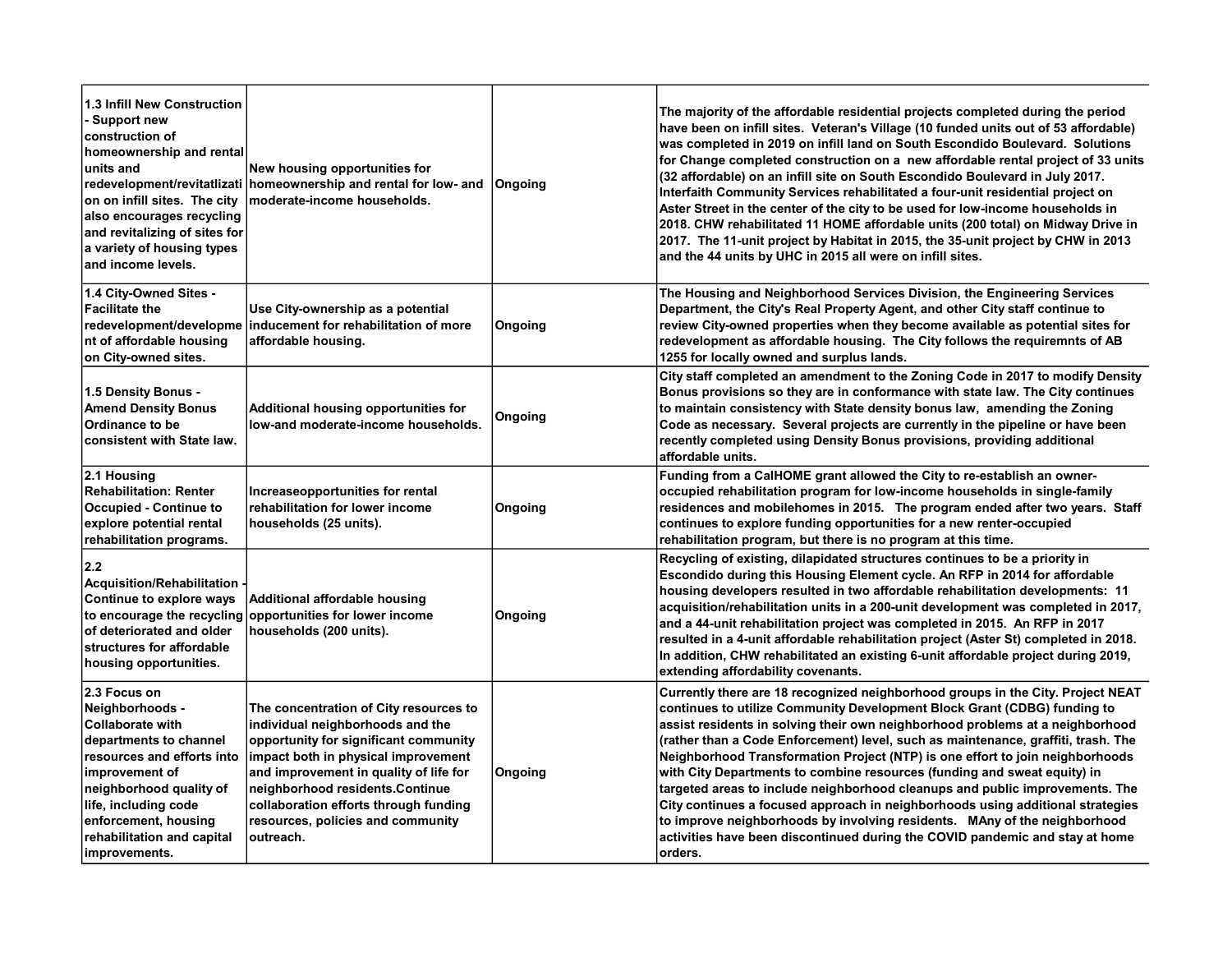| 2.4 Preservation of At-Risk<br><b>Housing - Continue to</b><br>explore means to continue<br>housing affordability for<br>lower income households<br>that would be impacted by<br>the conversion of<br>subsidized projects to<br>market rate housing.                       | Continued affordability of subsidized<br>housing developments. If owner wishes<br>to sell, contact potential buyers who<br>would want to extend affordability, and<br>if unsuccessful, follow up with Section<br>8 and relocation potential.                                                                   | Ongoing | The City continues to monitor at-risk units, particularly those identified in the<br>Housing Element. This effort is ongoing. The City worked with Community<br>Housing Works to preserve the affordability of 200 units in Cypress Cove (now<br>Manzanita Apartments) while extending affordability on 11 of the units using<br>HOME funds in 2017. In 2018-2019 the City helped preserve 6 affordable,<br>transitional units at 1203 South Maple Street (Las Casitas) by committing CHDO<br>funds for rehabilitation of the project. Community Housing Works was<br>approximately 9 years into the affordability period on an acquisition/rehab<br>project, and preserved affordability by rehabilitating a number of structural<br>problems not addressed originally (roof, termites, rot). No at-risk units were lost<br>in 2017, 2018, 2019 or 2020. |
|----------------------------------------------------------------------------------------------------------------------------------------------------------------------------------------------------------------------------------------------------------------------------|----------------------------------------------------------------------------------------------------------------------------------------------------------------------------------------------------------------------------------------------------------------------------------------------------------------|---------|-----------------------------------------------------------------------------------------------------------------------------------------------------------------------------------------------------------------------------------------------------------------------------------------------------------------------------------------------------------------------------------------------------------------------------------------------------------------------------------------------------------------------------------------------------------------------------------------------------------------------------------------------------------------------------------------------------------------------------------------------------------------------------------------------------------------------------------------------------------|
| 3.1 First-Time<br><b>Homebuyer/Home Entry</b><br>Loan Program (HELP) -<br><b>Provide low interest loans</b><br>lto lower income<br>households for closing<br>costs and down payment,<br>of lesser of 5% of<br>purchase price or \$25,000,<br>using federal HOME<br> funds. | Increased homeownership<br>opportunities for lower income<br>households (150 households).                                                                                                                                                                                                                      | Ongoing | In December 2017 Housing and Neighborhood Services staff met wth local real<br>estate professionals to discuss possible impediments to issuing First-time<br>homebuyer loans and possible solutions. The City continues to try to improve<br>the success of the loan program. No HELP loans were funded during 2016, 2017,<br>2018 or 2019. One new application was received at the end of 2020 and is<br>currently beng processed. 4 loans were funded during 2015, 2 during 2014 and 3<br>during 2013, for a total of 9 first-time homebuyer loans during the period.                                                                                                                                                                                                                                                                                   |
| 3.2 First-Time<br>Homebuyer/Mortgage<br><b>Credit Certificates -</b><br>Provide mortgage credit<br>certificates to first-time<br>homebuyers to reduce<br>federal income taxes and<br>more easily qualify for a<br>loan.                                                    | <b>Additional homeownership</b><br>opportunities for low-and moderate-<br>income households (20 households).                                                                                                                                                                                                   | Ongoing | Although MCCs remain available to Escondido residents, a local MCC<br>administrator no longer exists and MCCs are not reported locally after 2014.                                                                                                                                                                                                                                                                                                                                                                                                                                                                                                                                                                                                                                                                                                        |
| 3.3 Rental Subsidy -<br><b>Provide households with</b><br>affordable rents through<br>rent subsidy programs for<br>households with incomes<br>not exceeding 50% of the<br>Area Median Income.                                                                              | Provide rental subsidy to 110 very low-<br>income senior/disabled households in<br>mobilehome parks and apartments.<br>Support Rental Assistance to 1,200 very Ongoing<br>low income households with Housing<br><b>Choice Vouchers through collaboration</b><br>with Housing Authority of San Diego<br>County. |         | During 2020, 1,026 Escondido households were assisted with a Housing Choice<br>Voucher (Section 8 voucher), administered through the Housing Authority of San<br>Diego County. An additional 2,336 households are on the wait list in Escondido.<br>At the end of 2020, 23 senior/disabled households in mobilehome parks and an<br>additional 6 in apartments, for a total of 29, were receiving a monthly rental<br>subsidy from the City of Escondido while waiting for HUD Section 8 eligibility.<br>Eligibility for the Rental Subsidy Program was tightened in 2012 due to the loss of<br>redevelopment funds and the number of monthly subsidies has slowly declined.                                                                                                                                                                              |
| 3.4 Mobilehome Park<br><b>Conversion - Provide</b><br>technical assistance to<br>mobilehome resident<br>groups in the converson<br>of existing parks to<br>resident ownership.                                                                                             | Continued mobilehome resident<br>ownership opportunities for lower<br>income residents. Continue to work<br>with City policies and procedures to<br>assist in conversions.                                                                                                                                     | Ongoing | The City continues to provide technical assistance to mobilehome parks<br>considering conversions to resident ownership. No recent conversions have<br>been requested. The City has been advised on the purchase of an existing<br>mobilehomes park and the potential change of use, although the owner is not<br>currently moving forward. The City continues to manage the remaining City-<br>owned spaces in Escondido Views (4 lots) and Mountain Shadows (21 lots)<br>mobilehome parks.                                                                                                                                                                                                                                                                                                                                                              |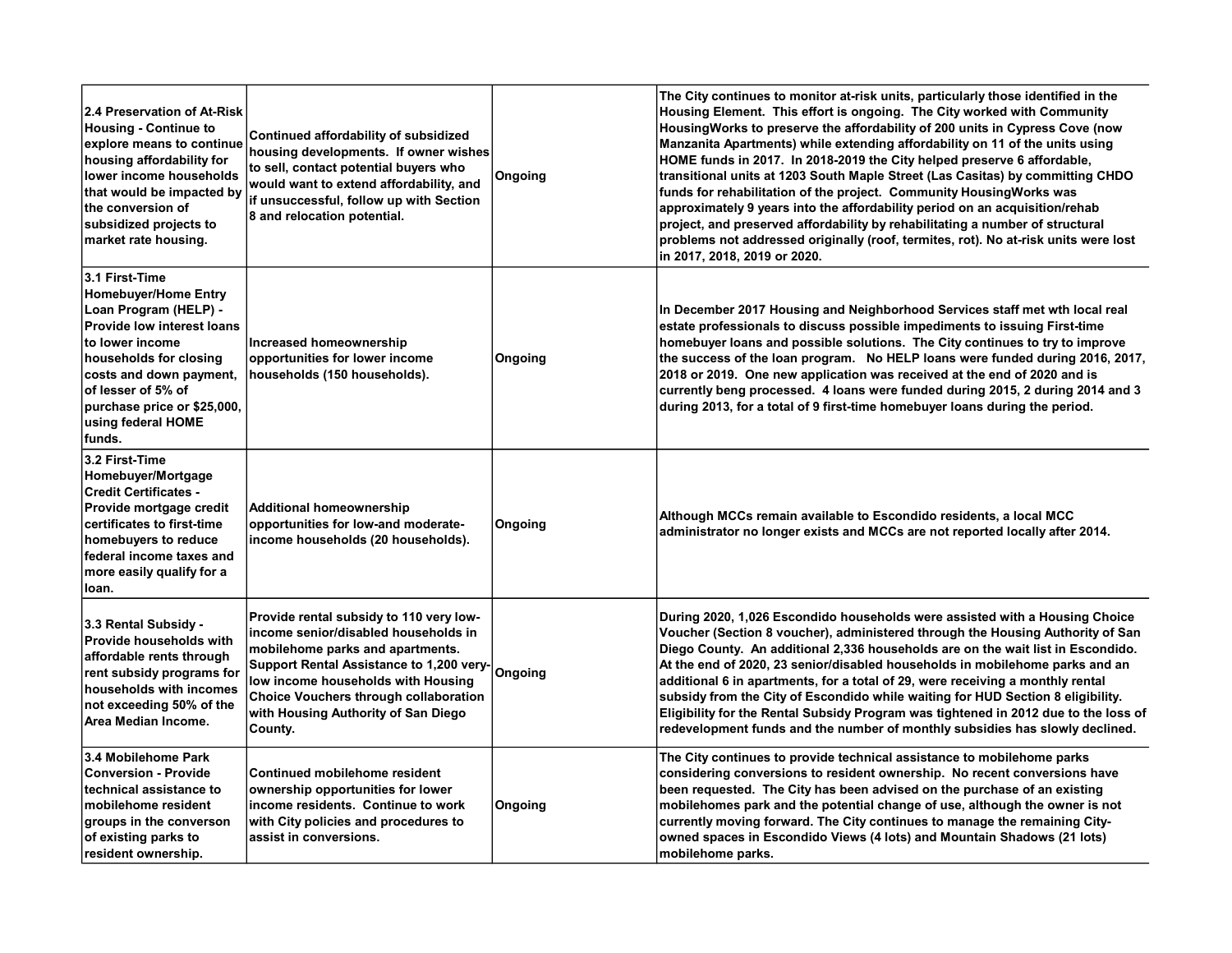| <b>3.5 Mobilehome Rent</b><br>Review - Rent review via<br>lthe Rent Review Board of<br>applications for increases<br>in mobilehome parks.                                                                                                                                          | Stabilized rents for mobilehome<br>residents, many of whom are lower<br>lincome.                                                                                            | Ongoing      | During 2020, 3 short-form rent review hearings and no long-form rent review<br>hearings were held. The rent increase request was denied for two of the parks.<br>The average monthly increase approved for the short form application for the<br>other park was \$16.66.                                                                                                                                                                                                                                                                                                                                                                                                                                                                                                                                       |
|------------------------------------------------------------------------------------------------------------------------------------------------------------------------------------------------------------------------------------------------------------------------------------|-----------------------------------------------------------------------------------------------------------------------------------------------------------------------------|--------------|----------------------------------------------------------------------------------------------------------------------------------------------------------------------------------------------------------------------------------------------------------------------------------------------------------------------------------------------------------------------------------------------------------------------------------------------------------------------------------------------------------------------------------------------------------------------------------------------------------------------------------------------------------------------------------------------------------------------------------------------------------------------------------------------------------------|
| 3.6 Fair Housing - Actively<br>engage in furthering fair<br>housing for all residents<br>outreach and monitoring<br>activities.                                                                                                                                                    | Continued enforcement of the Fair<br>Housing Plan which will prevent<br>through specific education discrimination in housing and disputes<br>between landlords and tenants. | Ongoing      | In 2020 the City contracted with the Legal Aid Society of San Diego, Inc. to<br>provide Fair Housing Services to Escondido residents, including handling reports<br>of discrimination, and providing counseling and mediation in landlord/tenant<br>disputes. Additionally, during the pandemic there has been a larger number of<br>requests for information about evictions and various moratoriums. City staff<br>continues to disperse information at public counters, review potential<br>impediments to fair housing, and meet with other jurisdictions to discuss and<br>address regional issues. The City of Escondido has been working collaboratively<br>with other jurisdictions in the San Diego County region to address Fair Housing<br>reporting in compliance with HUD's current requirements. |
| 4.1 Emergency Shelters -<br>by right, consistent with<br>State law.                                                                                                                                                                                                                | Amend the Zoning Code to Consistency with state law. Provision<br>permit emergency shelters of shelter for families/individuals with<br>special needs.                      | $ 0-3$ years | The City's Emergency Shelter Overlay, in compliance with State law, was<br>approved by the City Council in October 2013. Staff re-evaluated the size and<br>location of the Overlay in 2015, but left the language unchanged. The City is in<br>compliance with State law. A year round shelter operated by Interfaith Community<br>Services currently operates outside the Overlay area.                                                                                                                                                                                                                                                                                                                                                                                                                      |
| 4.2<br><b>Transitional/Supportive</b><br>housing - Amend the<br>zoning code to<br>differentiate<br>transitional/supportive<br>housing operated as<br>group quarters versus a<br>regular housing<br>development. Uses will be<br>permitted where housing<br>is otherwise permitted. | Increased housing opportunities for<br>special needs persons.                                                                                                               | $ 0-3$ years | An amendment to the Zoning Code to define transitional and supportive housing<br>as specified in State law, and to permit both where residential units are otherwise<br>permitted, was completed in June 2017.                                                                                                                                                                                                                                                                                                                                                                                                                                                                                                                                                                                                 |
| 4.3 Senior Housing<br><b>Ordinance - Amend the</b><br><b>Zoning Code to permit</b><br>senior housing by right<br>where housing is<br>permitted.                                                                                                                                    | Increased housing oppportunities for<br>seniors.                                                                                                                            | $ 0-3$ years | An amendment to the Zoning Code to permit senior housing by right where<br>housing is permitted, was completed in June 2017.                                                                                                                                                                                                                                                                                                                                                                                                                                                                                                                                                                                                                                                                                   |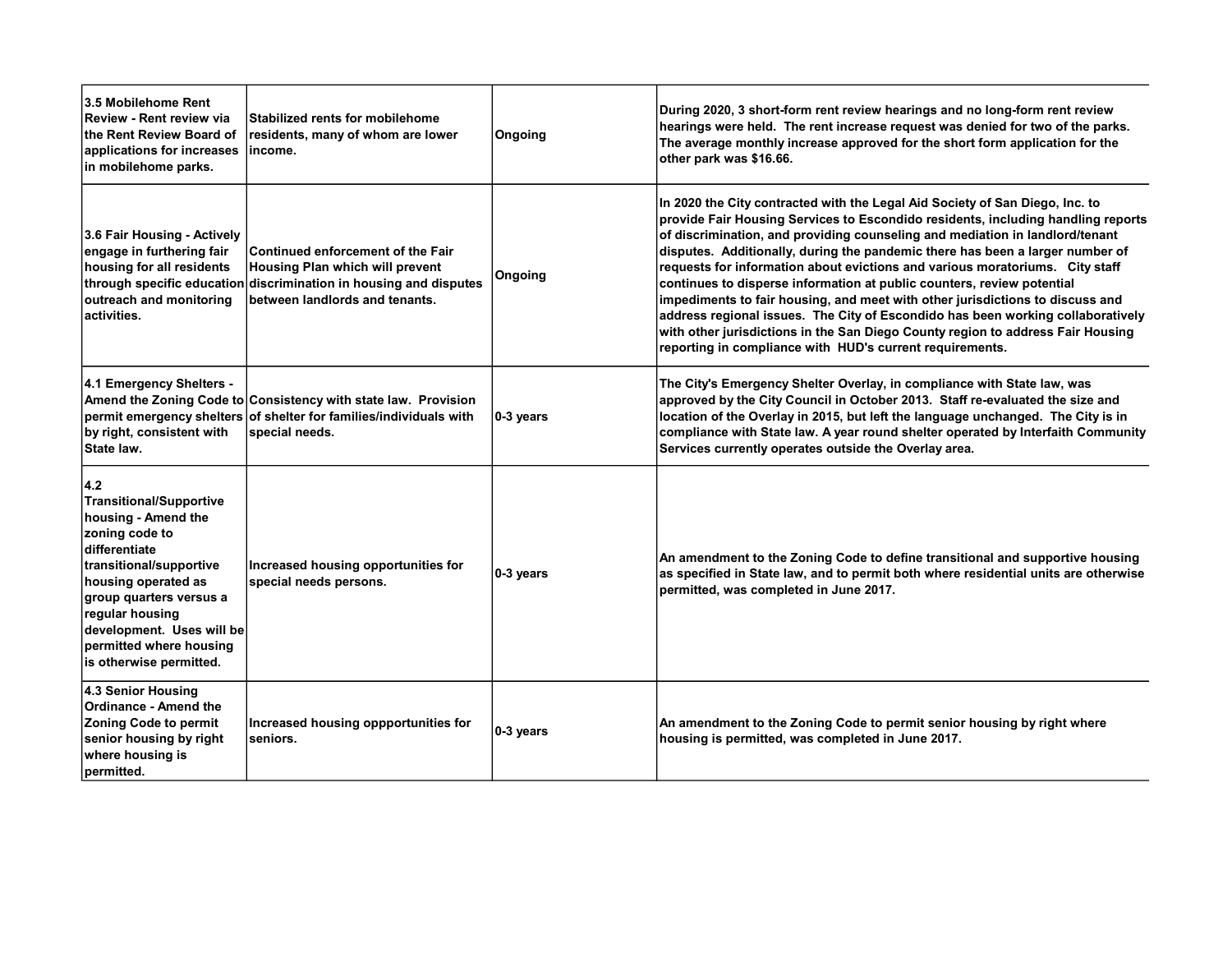| 4.4 Monitoring of Growth<br><b>Management Measure -</b><br>Periodically monitor and<br>evaluate Proposition S for<br>its impacts on the cost,<br>supply and timing of<br>affordable housiing.<br>Analyze the ability to<br>accommodate the city's<br>regional housing need,<br>constraints on supply and<br>affordability of housing. | Increased public awareness of the City's<br>housing needs and obligations under<br>state law.                                      | Ongoing | The City's Housing Element shows that the City's RHNA can be accommodated.<br>In 2020 it does not appear that the existence of Proposition "S" discouraged or<br>prevented construction of market or affordable units. The City will continue to<br>monitor RHNA progress annually to determine whether growth management<br>policies impact the City's ability to accommodate its affordable housing need.                                                                                                                                                                                                                                                                                                                                                                                                                                                                                                                                                                                                                                                                                                                                                                                                                                 |
|---------------------------------------------------------------------------------------------------------------------------------------------------------------------------------------------------------------------------------------------------------------------------------------------------------------------------------------|------------------------------------------------------------------------------------------------------------------------------------|---------|---------------------------------------------------------------------------------------------------------------------------------------------------------------------------------------------------------------------------------------------------------------------------------------------------------------------------------------------------------------------------------------------------------------------------------------------------------------------------------------------------------------------------------------------------------------------------------------------------------------------------------------------------------------------------------------------------------------------------------------------------------------------------------------------------------------------------------------------------------------------------------------------------------------------------------------------------------------------------------------------------------------------------------------------------------------------------------------------------------------------------------------------------------------------------------------------------------------------------------------------|
| 5.1 Affordable Housing<br><b>Financing - Continue to</b><br>pursue a variey of funding<br>sources to support<br>affordable housing in the<br>community.                                                                                                                                                                               | Acquisition, rehabilitation, preservation<br>or construction of affordable housing<br>for lower and moderate income<br>households. | Ongoing | Staff continues to pursue all available opportunities to utilize additional funding<br>sources for potential projects and programs, including federal funding, tax<br>credits, grants and collaboration with non-profit providers.                                                                                                                                                                                                                                                                                                                                                                                                                                                                                                                                                                                                                                                                                                                                                                                                                                                                                                                                                                                                          |
| 5.2 Housing Information<br>and Referral - Update<br>formats identifying the<br>City's housing programs<br>and provide opportunities<br>to market those programs.                                                                                                                                                                      | public information in many More effective and targeted housing<br>programs, especially for lower income<br>households.             | Ongoing | Housing program and project information is updated as needed and is distributed<br>via a variety of avenues, such as the City website, brochures, mailers and referral<br>cards, and at the senior center and City Hall. Staff continues to seek additional<br>ways to distribute information to the public and updates resources as needed.<br>The City website was most recently overhauled at the beginning of 2018, resulting<br>in an easier to read and use source of housing, fair housing and other<br>information for the public. During the pandemic the City also has placed more<br>information on our website, particularly information on various eviction<br>moratoriums and available assistance. In 2019, the City established the<br><b>Communications and Community Services Department, which includes a</b><br>Communications Officer who disseminates information through various media<br>sources. This results in a broader reach of program information. In 2016 the<br>Housing Division and Neighborhood Services Division were merged into the<br>Housing and Neighborhood Services Division under a Housing and<br>Neighborhood Services Manager. This allows for more streamlined assistance to<br>the public. |
| <b>GOVERNMENT</b><br><b>CONSTRAINTS TO THE</b><br><b> MAINTENANCE,</b><br><b>IMPROVEMENT AND</b><br><b>DEVELOPMENT OF</b><br><b>HOUISNG AS IDENTIFIED</b><br><b>IN HOUSING ELEMENT</b>                                                                                                                                                |                                                                                                                                    |         |                                                                                                                                                                                                                                                                                                                                                                                                                                                                                                                                                                                                                                                                                                                                                                                                                                                                                                                                                                                                                                                                                                                                                                                                                                             |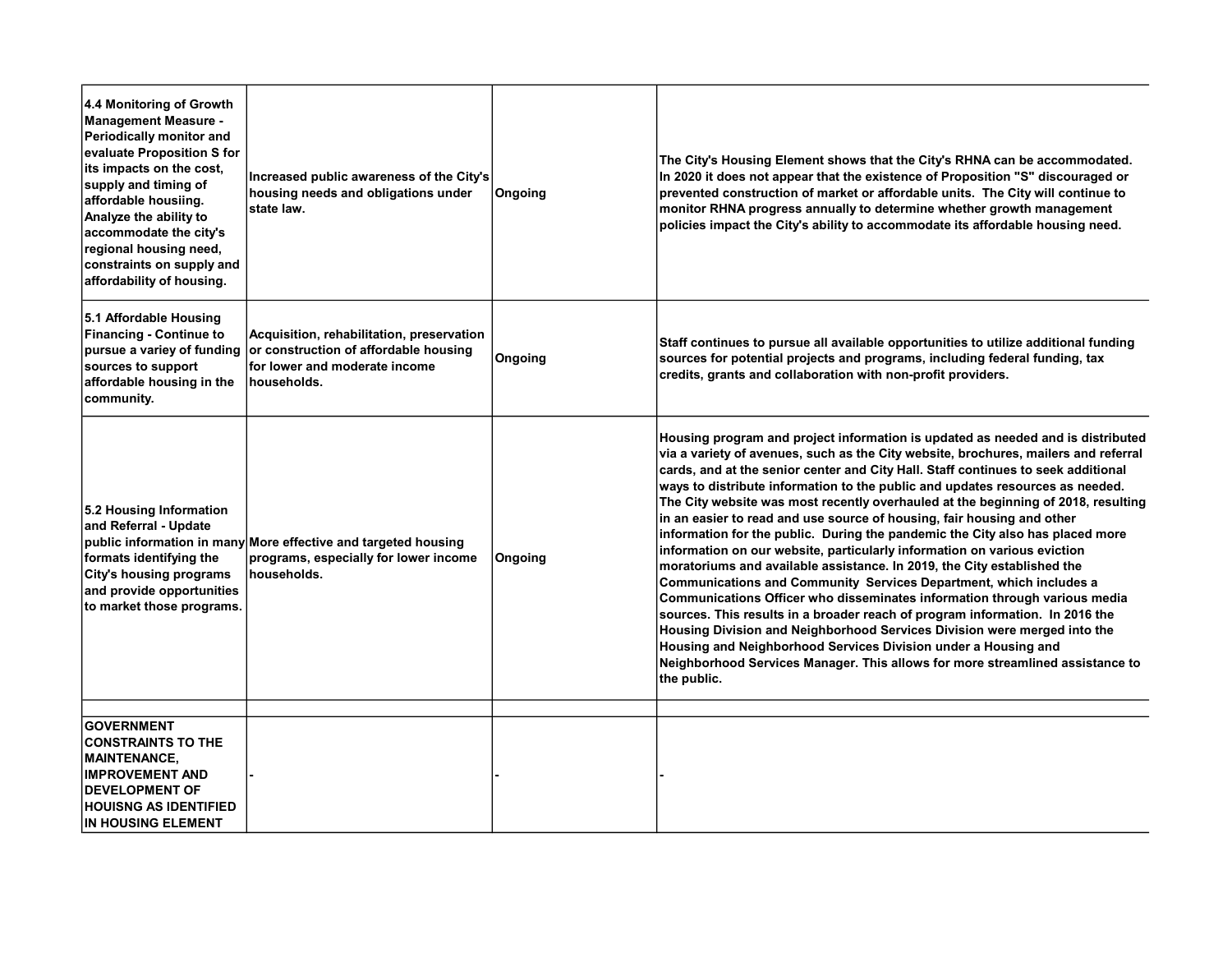| <b>Land Use Controls</b>                                   | <b>Evaluate land use issues for direct</b><br>impact on provision of housing for all<br>economic sectors of the community.                                                      | Ongoing | The Downtown Specific Plan was updatin the oed in 2013, including increasing<br>residential densities up to 100 du/ac in the downtown core, which should lead to<br>an increase in multi-family units. Revisions are again being planned to make<br>housing production more feasible. The South Escondido Bld and South Centre<br>City Area Plans were revised and combined to form the S. Centre City Specific<br>Plan, which was completed in 2018. Target areas in Escondido's core incorporate<br>strategies to create a wide range of single- and multi-family residential<br>development, supporting housing choice and opportunities in the City's infill<br>areas. A new East Valley Parkway specific plan, which will accelerate future<br>housing production, is also in the planning stages. |
|------------------------------------------------------------|---------------------------------------------------------------------------------------------------------------------------------------------------------------------------------|---------|---------------------------------------------------------------------------------------------------------------------------------------------------------------------------------------------------------------------------------------------------------------------------------------------------------------------------------------------------------------------------------------------------------------------------------------------------------------------------------------------------------------------------------------------------------------------------------------------------------------------------------------------------------------------------------------------------------------------------------------------------------------------------------------------------------|
| <b>Residential Development</b><br><b>Standards</b>         | <b>Evaluate residential development</b><br>standards to ensure they are not<br>unreasonably limiting the number of<br>untis that may be constructed.                            | Ongoing | In 2017 the City's residential zones were consolidated in one place in the Zoning<br>Code to streamline requirements and provide for more consistency. A new<br>category was established (R-5-30), implementing a General Plan designation<br>allowing higher density in transit corridors and shoppping/employment areas.<br>The ADU standards are in compliance with State requirements, permitting the<br>development of more affordable units. The City is currently looking into the<br>feasibility of pre-approved plans for ADUs. The City continues to evaluate<br>residential development standards and policies that may directly impact<br>provision of housing for all sectors of the community.                                                                                            |
| Provision for a Variety of<br><b>Housing Opportunities</b> | Encourage the development of a variety<br>of housing types for all economic<br>segments of the population.                                                                      | Ongoing | As documented in the Housing Element, adequate sites are available for a variety<br>of housing types for all economic segments of the population, including high<br>density zones. The Zoning Code has provisions for ADUs, mobilehomes, multi-<br>family dwellings, SROs and residential care facilities. In 2013 the City approved a<br>zoning overlay where emergency shelters are permitted by right. Similar code<br>amendments were completed in 2017 for transitional/supportive housing and<br>senior housing. There are no other known policies or regulations that constrain<br>development of housing for persons with disabilities.                                                                                                                                                         |
| <b>Development Conditions</b><br>and Fees                  | The City to periodically review fees to<br>ensure they reflect current impacts and<br>necessary impacts.                                                                        | Ongoing | Escondido's residential development fees have been reviewed and have not been<br>found to act as a constraint to the development of housing. The development<br>fees will continue to be reviewed annually and modified as needed to<br>accommodate housing while meeting cost recovery needs.                                                                                                                                                                                                                                                                                                                                                                                                                                                                                                          |
| On- and Off-Site<br>Improvements                           | Requirements for on- and off-site<br>improvements vary depending on the<br>presence of existing improvements, as<br>well as the size and nature of the<br>proposed development. | Ongoing | Requirements for on- and off-site improvements on residential projects are<br>reviewed periodically for changes that can be made, while ensuring adequate<br>public improvements are made.                                                                                                                                                                                                                                                                                                                                                                                                                                                                                                                                                                                                              |
| <b>Building Codes and</b><br><b>Enforcement</b>            | <b>Evaluate use and enforcement of</b><br>building codes                                                                                                                        | Ongoing | The 2016 California Building Codes and Green Building Standards Code have<br>been adopted by the City. The City has no local ability to waive provisions of<br>State Building Codes. However, there is an appeal process to challenge<br>interpretations of the building code requirements.                                                                                                                                                                                                                                                                                                                                                                                                                                                                                                             |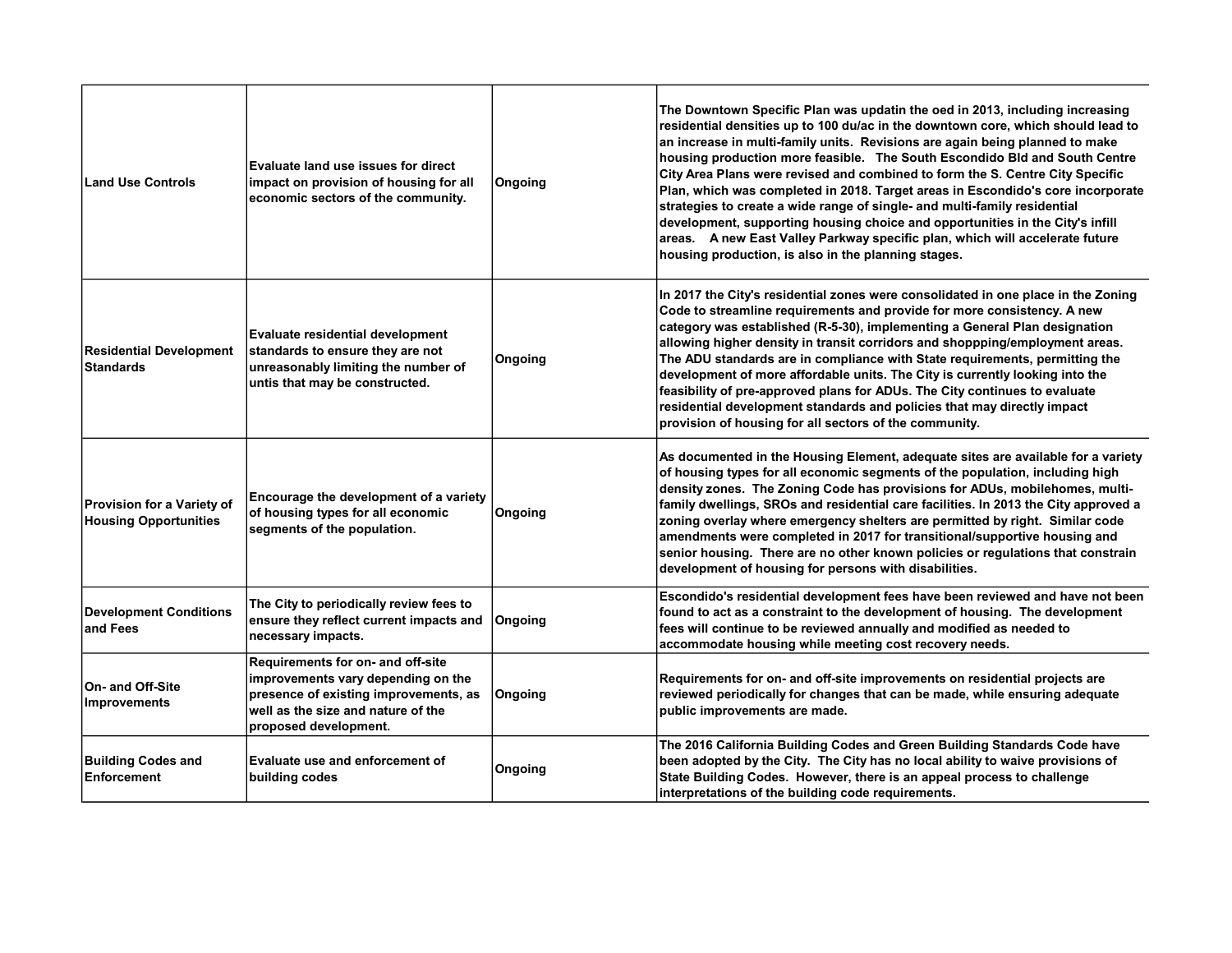| Permits and Processing<br><b>Times</b> | The City will periodically evaluate permit<br>requirements and processing times to<br>determine if they are a constraint to new<br>housing. | Ongoing | The City continues to explore ways to streamline processing of applications and<br>reduce fees for affordable and mixed-use housing. During the current HE cycle,<br>the Design Review Board was consolidated into the Planning Commission/staff<br>review in an effort to streamline preocessing. The city complies with all<br>streamlining efforts of housing applications required by the State. In addition,<br>measures have been taken to ensure accessibility to City Hall, other facilities, and<br>online services by the public during the COVID-19 pandemic. |
|----------------------------------------|---------------------------------------------------------------------------------------------------------------------------------------------|---------|--------------------------------------------------------------------------------------------------------------------------------------------------------------------------------------------------------------------------------------------------------------------------------------------------------------------------------------------------------------------------------------------------------------------------------------------------------------------------------------------------------------------------------------------------------------------------|
|                                        |                                                                                                                                             |         |                                                                                                                                                                                                                                                                                                                                                                                                                                                                                                                                                                          |
|                                        |                                                                                                                                             |         |                                                                                                                                                                                                                                                                                                                                                                                                                                                                                                                                                                          |
|                                        |                                                                                                                                             |         |                                                                                                                                                                                                                                                                                                                                                                                                                                                                                                                                                                          |
|                                        |                                                                                                                                             |         |                                                                                                                                                                                                                                                                                                                                                                                                                                                                                                                                                                          |
|                                        |                                                                                                                                             |         |                                                                                                                                                                                                                                                                                                                                                                                                                                                                                                                                                                          |
|                                        |                                                                                                                                             |         |                                                                                                                                                                                                                                                                                                                                                                                                                                                                                                                                                                          |
|                                        |                                                                                                                                             |         |                                                                                                                                                                                                                                                                                                                                                                                                                                                                                                                                                                          |
|                                        |                                                                                                                                             |         |                                                                                                                                                                                                                                                                                                                                                                                                                                                                                                                                                                          |
|                                        |                                                                                                                                             |         |                                                                                                                                                                                                                                                                                                                                                                                                                                                                                                                                                                          |
|                                        |                                                                                                                                             |         |                                                                                                                                                                                                                                                                                                                                                                                                                                                                                                                                                                          |
|                                        |                                                                                                                                             |         |                                                                                                                                                                                                                                                                                                                                                                                                                                                                                                                                                                          |
|                                        |                                                                                                                                             |         |                                                                                                                                                                                                                                                                                                                                                                                                                                                                                                                                                                          |
|                                        |                                                                                                                                             |         |                                                                                                                                                                                                                                                                                                                                                                                                                                                                                                                                                                          |
|                                        |                                                                                                                                             |         |                                                                                                                                                                                                                                                                                                                                                                                                                                                                                                                                                                          |
|                                        |                                                                                                                                             |         |                                                                                                                                                                                                                                                                                                                                                                                                                                                                                                                                                                          |
|                                        |                                                                                                                                             |         |                                                                                                                                                                                                                                                                                                                                                                                                                                                                                                                                                                          |
|                                        |                                                                                                                                             |         |                                                                                                                                                                                                                                                                                                                                                                                                                                                                                                                                                                          |
|                                        |                                                                                                                                             |         |                                                                                                                                                                                                                                                                                                                                                                                                                                                                                                                                                                          |
|                                        |                                                                                                                                             |         |                                                                                                                                                                                                                                                                                                                                                                                                                                                                                                                                                                          |
|                                        |                                                                                                                                             |         |                                                                                                                                                                                                                                                                                                                                                                                                                                                                                                                                                                          |
|                                        |                                                                                                                                             |         |                                                                                                                                                                                                                                                                                                                                                                                                                                                                                                                                                                          |
|                                        |                                                                                                                                             |         |                                                                                                                                                                                                                                                                                                                                                                                                                                                                                                                                                                          |
|                                        |                                                                                                                                             |         |                                                                                                                                                                                                                                                                                                                                                                                                                                                                                                                                                                          |
|                                        |                                                                                                                                             |         |                                                                                                                                                                                                                                                                                                                                                                                                                                                                                                                                                                          |
|                                        |                                                                                                                                             |         |                                                                                                                                                                                                                                                                                                                                                                                                                                                                                                                                                                          |
|                                        |                                                                                                                                             |         |                                                                                                                                                                                                                                                                                                                                                                                                                                                                                                                                                                          |
|                                        |                                                                                                                                             |         |                                                                                                                                                                                                                                                                                                                                                                                                                                                                                                                                                                          |
|                                        |                                                                                                                                             |         |                                                                                                                                                                                                                                                                                                                                                                                                                                                                                                                                                                          |
|                                        |                                                                                                                                             |         |                                                                                                                                                                                                                                                                                                                                                                                                                                                                                                                                                                          |
|                                        |                                                                                                                                             |         |                                                                                                                                                                                                                                                                                                                                                                                                                                                                                                                                                                          |
|                                        |                                                                                                                                             |         |                                                                                                                                                                                                                                                                                                                                                                                                                                                                                                                                                                          |
|                                        |                                                                                                                                             |         |                                                                                                                                                                                                                                                                                                                                                                                                                                                                                                                                                                          |
|                                        |                                                                                                                                             |         |                                                                                                                                                                                                                                                                                                                                                                                                                                                                                                                                                                          |
|                                        |                                                                                                                                             |         |                                                                                                                                                                                                                                                                                                                                                                                                                                                                                                                                                                          |
|                                        |                                                                                                                                             |         |                                                                                                                                                                                                                                                                                                                                                                                                                                                                                                                                                                          |
|                                        |                                                                                                                                             |         |                                                                                                                                                                                                                                                                                                                                                                                                                                                                                                                                                                          |
|                                        |                                                                                                                                             |         |                                                                                                                                                                                                                                                                                                                                                                                                                                                                                                                                                                          |